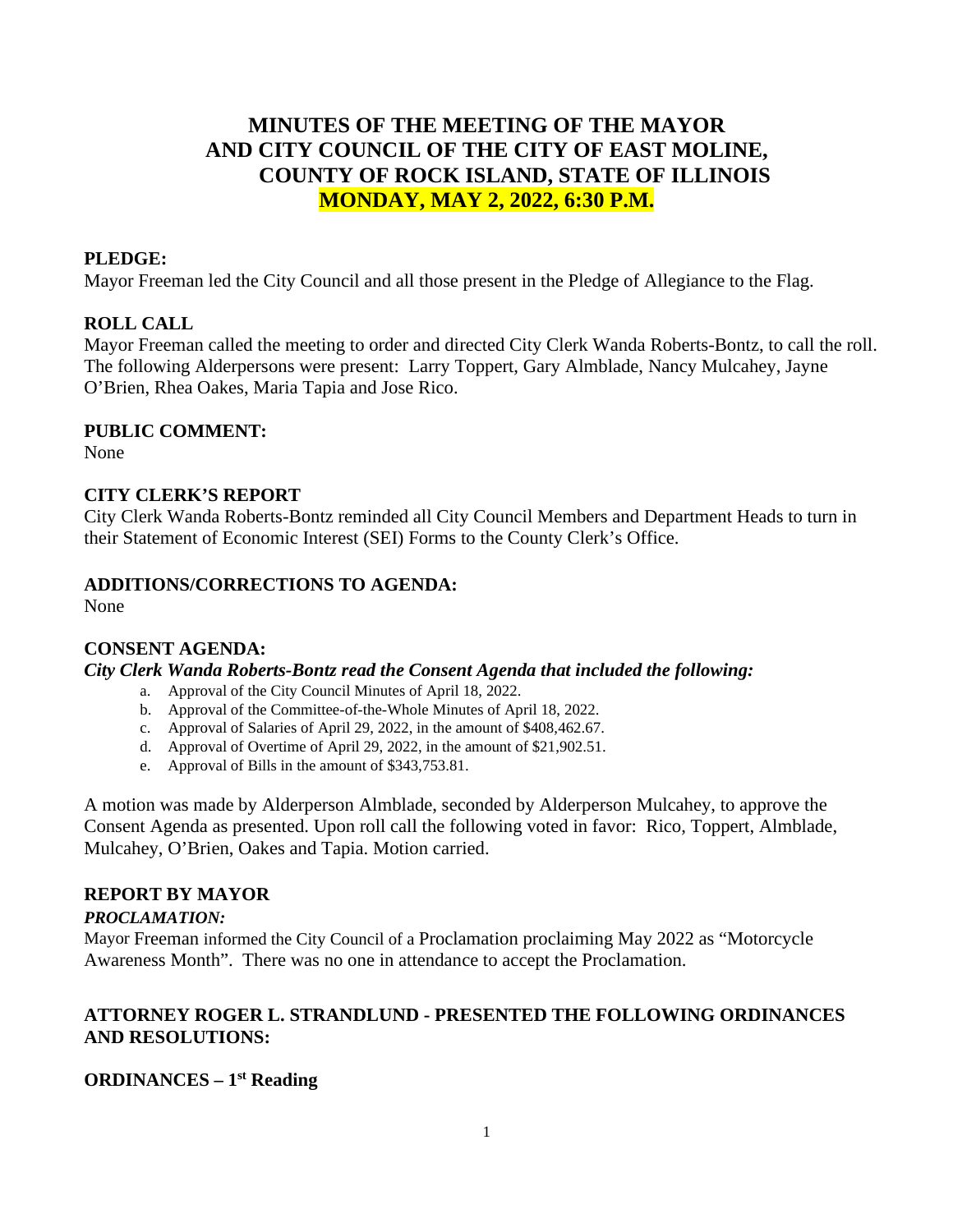**22-05** AN ORDINANCE OF THE CITY OF EAST MOLINE, ILLINOIS, AUTHORIZING THE SOLICITATION OF BIDS AND SALE OF PROPERTY LOCATED AT 721 23RD STREET (PIN #09-30-217-019).

## **ORDINANCES – 2ND Reading (None)**

#### **RESOLUTIONS**

**RESOLUTION 22-29:** A RESOLUTION OF THE CITY COUNCIL OF THE CITY OF EAST MOLINE, ILLINOIS, AUTHORIZING THE SALE OF CERTAIN REAL PROPERTY IDENTIFIED AS PARCEL #08-36-138-003 (LOT ADJACENT TO FORMER LIBRARY SITE).

A motion was made by Alderperson Almblade, seconded by Alderperson O'Brien, to approve Resolution 22-29 as presented. Upon roll call the following voted in favor: Rico, Toppert, Almblade, Mulcahey, O'Brien, Oakes, Tapia and Mayor Freeman. Motion carried.

**RESOLUTION 22-30:** A RESOLUTION OF THE CITY COUNCIL OF THE CITY OF EAST MOLINE, ILLINOIS, APPROVING A CONTRACT WITH CRAWFORD, MURPHY & TILLY, INC. (CMT) FOR ENGINEERING SERVICES – REPLACEMENT OF BOOSTER PUMP #1.

A motion was made by Alderperson Toppert, seconded by Alderperson Almblade, to approve Resolution 22-30 as presented. Upon roll call the following voted in favor: Rico, Toppert, Almblade, Mulcahey, O'Brien, Oakes and Tapia. Motion carried.

**RESOLUTION 22-31:** A RESOLUTION OF THE CITY COUNCIL OF THE CITY OF EAST MOLINE, ILLINOIS, APPROVING A CONTRACT WITH SHIVE-HATTERY ENGINEERING REGARDING SURVEY STAKING AND CONSTRUCTION LAYOUT FOR THE KENNEDY DRIVE/2<sup>ND</sup> STREET COURT/34<sup>TH</sup> AVENUE UTILITY AND ROADWAY IMPROVEMENTS.

A motion was made by Alderperson Almblade, seconded by Alderperson Mulcahey, to approve Resolution 22-31 as presented. Upon roll call the following voted in favor: Rico, Toppert, Almblade, Mulcahey, O'Brien, Oakes and Tapia. Motion carried.

**RESOLUTION 22-32:** A RESOLUTION OF THE CITY COUNCIL OF THE CITY OF EAST MOLINE, ILLINOIS, APPROVING A CONTRACT WITH HUTCHISON ENGINEERING, INC. FOR VARIOUS PHASE III CONSTRUCTION OVERSIGHT SERVICES FOR 2022.

A motion was made by Alderperson Toppert, seconded by Alderperson Almblade, to approve Resolution 22-32 as presented. Upon roll call the following voted in favor: Rico, Toppert, Almblade, Mulcahey, O'Brien, Oakes and Tapia. Motion carried.

**RESOLUTION 22-33:** A RESOLUTION OF THE CITY COUNCIL OF THE CITY OF EAST MOLINE, ILLINOIS, AUTHORIZING APPROVAL OF THE COLLECTIVE BARGAINING AGREEMENT BETWEEN THE CITY OF EAST MOLINE AND AFSCME LOCAL 1234 COUNCIL 31 EFFECTIVE JANUARY 1, 2022 THROUGH DECEMBER 31, 2024.

**Mayor Freeman stated that he is PULLING Resolution 22-33 and bringing back to the next City Council Meeting on May 16, 2022.**

**COMMITTEE-OF-THE-WHOLE (Alderman Mulcahey)**